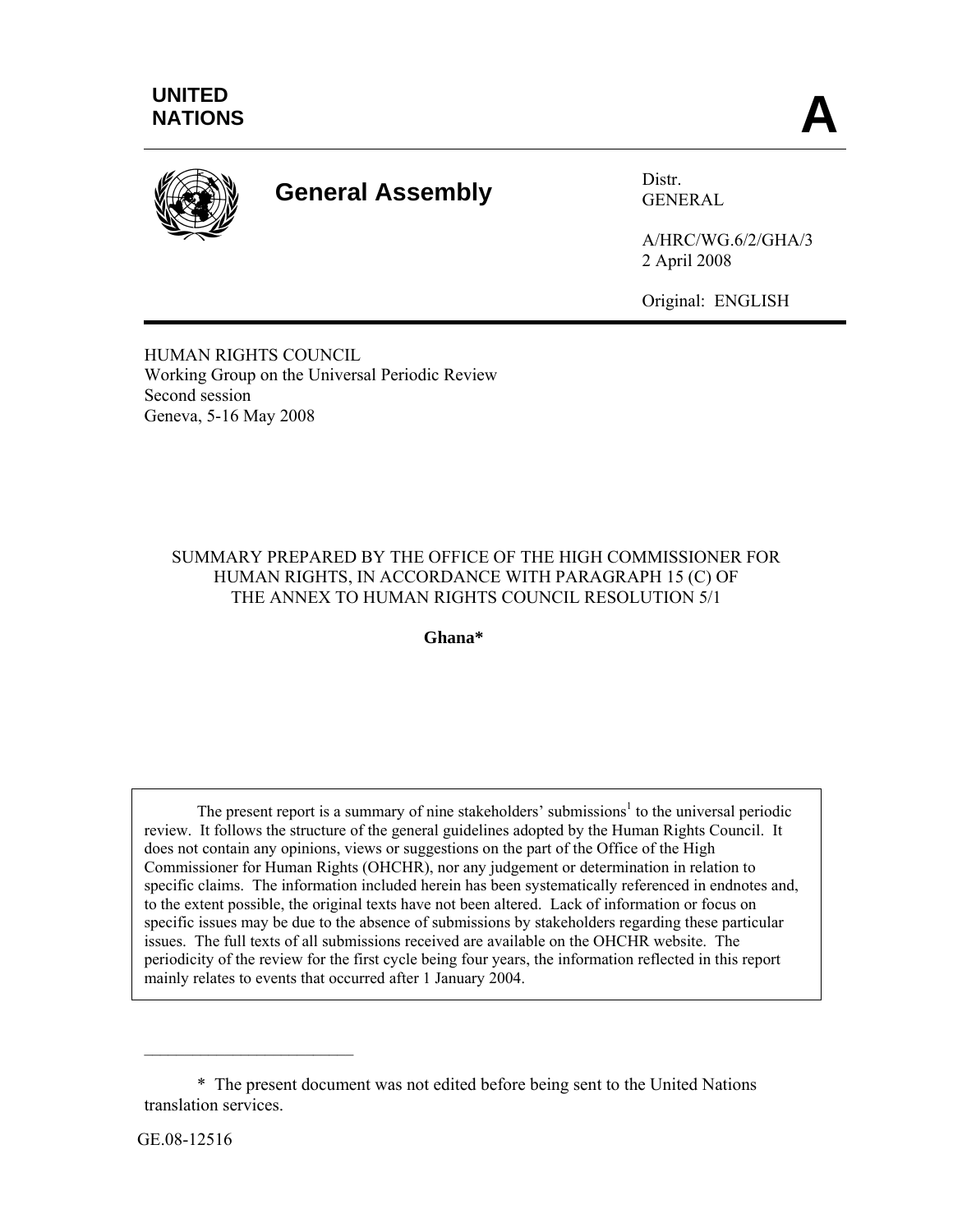## **I. BACKGROUND AND FRAMEWORK**

## **A. Scope of international obligations**

1. The Commission on Human Rights and Administrative Justice (CHRAJ) reported that in spite of the fact that Ghana has not yet ratified certain international treaties, it has signalled its commitment to do so. The CHRAJ noted that Ghana was the first country to be reviewed by the African Peer Review Mechanism.<sup>2</sup> It recommended that the Government ratify the Second Optional Protocol to the ICCPR and the Optional Protocol to the OPCAT, and that the Government take steps to ratify human rights instruments recommended by the African Union and significant global instruments on governance and human rights referred to by the African Peer Review Mechanism-Country Review Report and Program of Action of the Republic of Ghana published in June  $2005.<sup>3</sup>$ 

## **B. Constitutional and legislative framework**

2. The Commonwealth Human Rights Initiative (CHRI) informed that chapter 5 of the Constitution of Ghana (1992) provides the basic premise for the protection of fundamental human rights and is to be upheld by all arms of Government and enforced by the Courts. It builds upon international human rights standards and sets out a broad range of rights including civil, political, social, economic and cultural rights. In addition, specific laws exist to provide substantive protection for individual rights for instance the Domestic Violence Act, Criminal Code Act, the Children Act, People with Disabilities Act and the Human Trafficking Act. In practice however, there is a general gap in operationalising these rights due to the absence of specific legislation setting out clear procedures to enforce them. A clear example is the 'Right to Information' (RTI), guaranteed under Article 21(1) (f) of the Constitution. The RTI Bill was drafted by the Attorney-General's department in 2002 but has still not been passed.<sup>4</sup>

3. The CHRAJ urged Parliament to make certain amendments to the Domestic Violence Act, the Disability Act, and the Whistle Blower Act. The CHRAJ also urged Parliament to expedite the passage of the Freedom of Information Bill and the People Representation Bill.<sup>5</sup>

4. FIAN Ghana and the Wassa Association of Communities affected by Mining (FIAN) noted that the Government has so far failed to issue directives regarding the constitutional responsibility of the Ghana Armed Forces and the Ghana Police Service to uphold the rights of citizens. It has also failed to issue directives regarding the permissibility of deployment of personnel of the Ghana Armed Forces in domestic law enforcement operations.<sup>6</sup>

## **C. Institutional and human rights infrastructure**

5. The CHRAJ informed that it is an A-accredited national human rights institution of Ghana established in 1993 in accordance with *the Paris Principles*. The relative informality and flexibility of its procedures makes it more easily accessible to ordinary people throughout the country.<sup>7</sup> The CHRAJ explained that it has the constitutional mandate for the promotion, protection and education of human rights and has a triple mandate being the national human rights institution, the ombudsman and an anti-corruption agency but suffers from under resourcing and unattractive conditions of service. The CHRAJ, over the years, has continued to maintain a close collaboration and networking relations with these and other human rights institutions, Government agencies in carrying out its public education programmes, investigations and mediations.<sup>8</sup>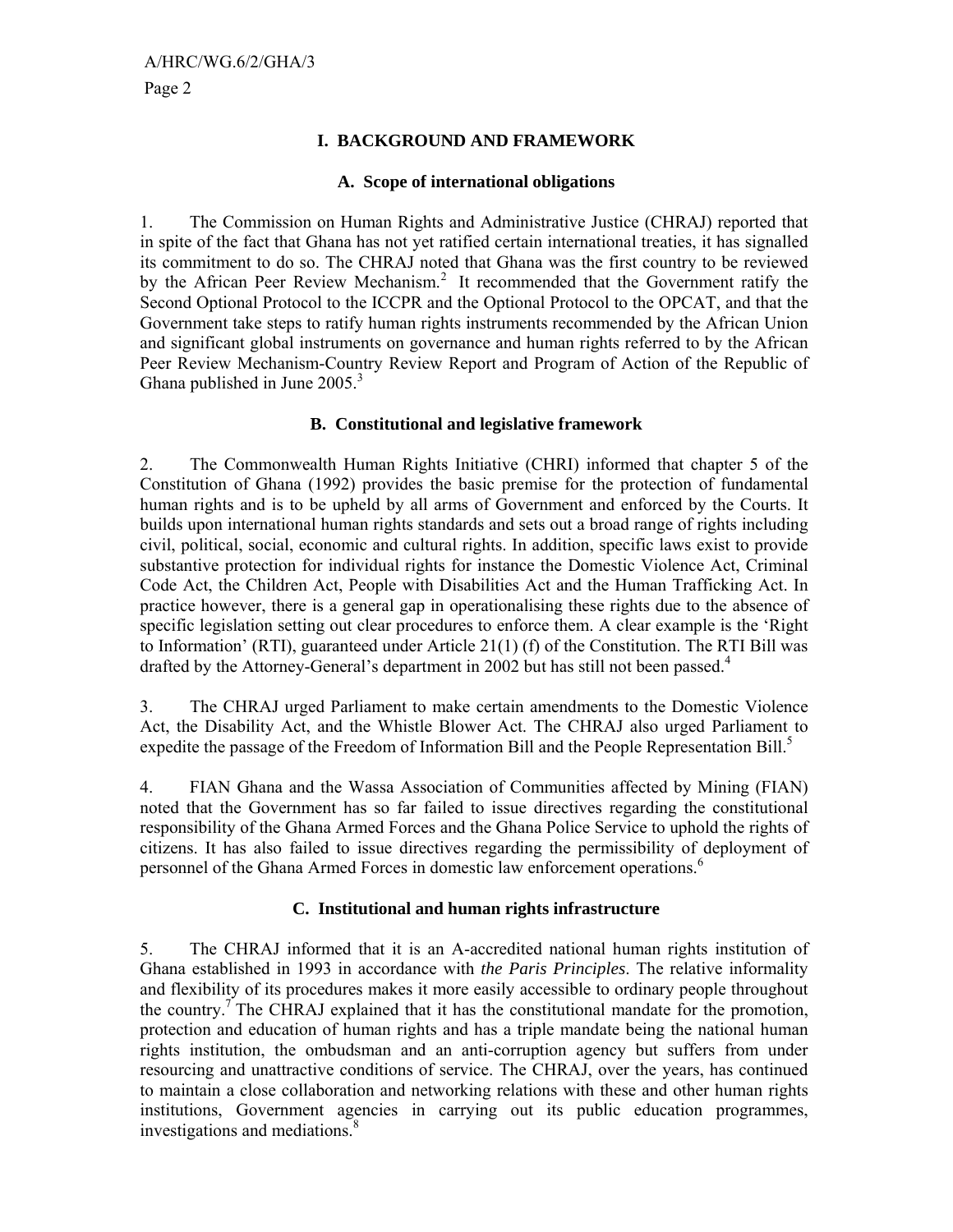6. CHRI informed that the primary responsibility for the enforcement of fundamental human rights lies upon the courts whose independence is guaranteed under Chapter 11 of the Constitution. In addition to the courts, independent institutions such as the CHRAJ exist to investigate complaints of injustice and unfair treatment of any person. Additionally, there are specialist institutions such as the Domestic Violence Victim and Support Unit (DOVVSU), which specifically handles domestic violence cases. More recently juvenile courts have been instituted, so far in Accra, to expedite the hearing of cases involving minors.<sup>9</sup>

## **II. PROMOTION AND PROTECTION OF HUMAN RIGHTS ON THE GROUND**

### **A. Implementation of international human rights obligations**

## **1. Equality and non discrimination**

7. Women in Law and Development in Africa (WiLDAF) informed that the Constitution of Ghana prohibits discrimination on the basis of gender.<sup>10</sup> Discrimination against women manifests itself in different ways, according to CHRAJ, including low participation in governance and decision making; poor access to resources; harmful and discriminatory social practices against women often justified in the name of culture; and violence against women.<sup>11</sup>

8. On the same issue, WiLDAF took note that an Affirmative Action Policy of 1998 provides for a 40% quota of women's representation on all Government and public boards, commissions, councils, committees and official bodies, including the Cabinet and the Council of State. According to WiLDAF, in 2005, a report submitted by NGOs at the Beijing +10 Review pointed out that despite progress made in some of the 12 critical areas such on the girlchild, there was still widespread violence against women. Moreover, the majority of poor people are women, and there are few women in decision-making positions. WiLDAF noted that in 2006, at the review of Ghana's 3<sup>rd</sup>, 4<sup>th</sup> and 5<sup>th</sup> Periodic Reports to CEDAW, the Government of Ghana acknowledged that it had not done enough to increase women's participation in politics.<sup>12</sup> This failure has been attributed to a lack of political will and a deficient commitment to gender equality among political parties. The excuse has been the lack of a pool of eminent women, according to WiLDAF. A databank has accordingly been established. However, as WiLDAF noted, it remains inchoate, owing to weak capacity and ineffective coordination of data collection, collation and analysis by the Women's Ministry.13 WiLDAF recommended that the Government implement the Affirmative Action Policy to increase the number of women in politics and decision-making positions.<sup>14</sup>

## **2. Right to life, liberty and security of the person**

9. Amnesty International (AI) took note that although Ghana retains the death penalty for a number of offences in its national legislation, the country is de facto abolitionist; the last executions were carried out in 1993. Death sentences have continued to be issued by different jurisdictions; to AI's knowledge the last death sentence was handed down in August 2005.<sup>15</sup> AI noted some positive developments regarding the Government's position on the death penalty. Several influential figures have voiced their opposition to the death penalty. Furthermore, 36 death row inmates had their sentences commuted as part of the  $50<sup>th</sup>$ anniversary of Ghana's independence in March 2007, and the President commuted a further seven death sentences to life imprisonment on the occasion of the  $47<sup>th</sup>$  anniversary of Ghana's republican status in June 2007. Despite these positive developments, no measures have been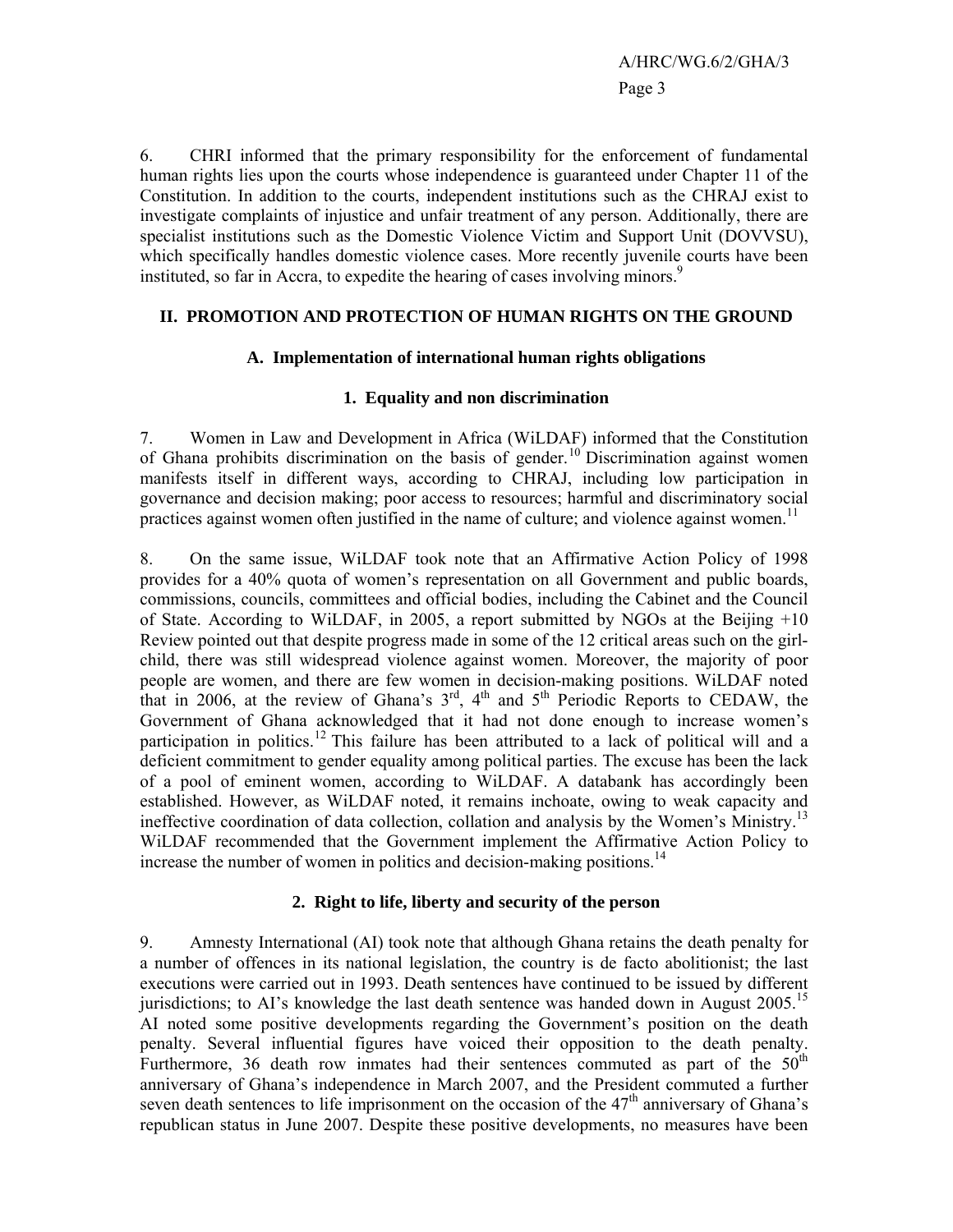taken towards abolishing the death penalty in law, and according to the Ghanaian Prisons Service, there are still 106 prisoners on death row, as of August  $2007<sup>16</sup>$  AI called on the Government to adopt a moratorium on executions with a view to abolishing the death penalty in national legislation and called on the President to commute all death sentences.<sup>17</sup>

10. The CHRAJ stated that police brutalities seem to be on the increase. Cases of death of suspects while in police custody have been reported, according to CHRAJ. At the same time there is an increase in reported cases of mob justice. The failure of the courts to sit on cases in a timely fashion and the allegedly unjustified release of suspects while in police custody have been given as justification for mob justice.<sup>18</sup>

11. With respect to conditions of detention, the CHRAJ informed that Article 15 of the Constitution provides that the dignity of all persons shall be inviolable and that no person, whether he is arrested, restricted or detained, shall be subjected to torture or condition that detracts or is likely to detract from his dignity and worth as a human being. The CHRAJ reported that the facilities in Ghana's prisons and places of detention fall below the required standards. The rules governing treatment in the areas of accommodation, bedding, medical care, education etc. are being violated. Remand prisoners are treated as convicts and are incarcerated for unduly long periods and in some cases are forgotten of. There is overcrowding, lack of beds, with prisoners sleeping on the floors, according to the CHRAJ.<sup>19</sup>

12. Reports from mining communities who are victims of human rights violations indicate a high degree of complicity of multinational mining companies in human rights violations, as FIAN reported. In many cases it is private security personnel of mining companies that take the lead. Security contractors of mining companies assisted by armed police and soldiers often conduct "operations" ostensibly to arrest alleged illegal small scale mining operators (galamsey) in the concessions of large-scale mining companies. FIAN added that these "operations" tend to be violent and bloody invasions of communities resulting in gross human rights violations. Since November 2006, the military and police have been conducting a country-wide operation named 'Operation Flush Out', during which hundreds of galamsey were forcefully removed from the land they were working on. FIAN reported that an unknown number of galamsey has been shot, beaten and maimed by members of the private and state security forces. Companies regularly use the media to threaten galamsey and community members that they will bring in the military.<sup>20</sup>

13. FIAN recommended that the Government guarantee effective remedies for victims of State and corporate violence in mining communities; ensure that perpetrators acting on behalf of the State or private companies are prosecuted; and put in place measures which will prevent further human rights violations in mining communities. More specifically, FIAN recommended that the Government enable the CHRAJ to play a decisive role in investigating alleged human rights violations in mining communities, in revising legislation and in human rights education; immediately halt the 'Operation Flush Out' of the military and the police against small-scale miners and to investigate alleged human rights violations committed by military and police; issue directives regarding the permissibility of deployment of personnel of the Ghana Armed Forces in domestic law enforcement operations; and ensure that local police is trained to act independently of the interests of multinational mining companies.<sup>21</sup>

14. AI reported that violence against women continues to be widespread in Ghana. After years of debate and discussions the Domestic Violence Act finally became law in 2007, allowing prosecution of marital rape. Despite this positive development, further legislative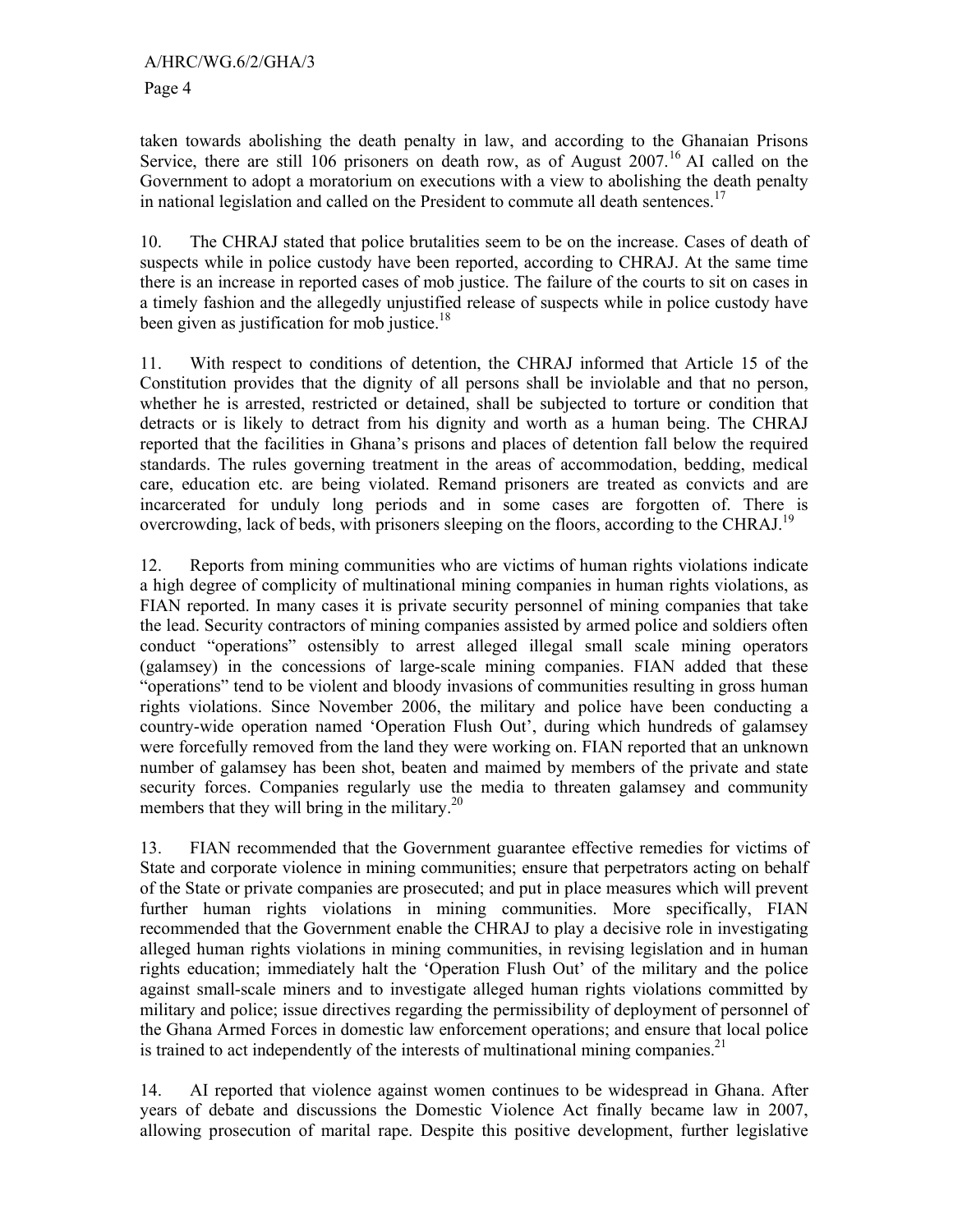# A/HRC/WG.6/2/GHA/3 Page 5

reforms are needed to ensure equal rights between women and men. Furthermore, the Domestic Violence and Victims Support Units established in the police service remains underresourced and thus suffer serious short-comings in ensuring protection and services to victims of violence. 22 The Centre on Housing Rights and Evictions (COHRE) added that the Government should put structures and adequate resources in place to ensure proper implementation of the Domestic Violence Act. $^{23}$ 

15. The CHRAJ informed that the Constitution prohibits all customary practices that dehumanize or are injurious to the physical and mental well-being of a person. However, according to the CHRAJ, abhorrent cultural practices such as Female Genital Mutilation (FGM), *trokosi* (ritual servitude including sexual abuse and forced labour) and dehumanising and injurious widowhood rites persist in several communities in Ghana**.** With respect to the harmful discriminatory practices, monitoring by the CHRAJ this year continued to reveal that in spite of Ghanaian laws which forbid servitude and FGM, these practices persist.<sup>24</sup> Similar observations were made by AI and CHRI.<sup>25</sup> Furthermore, according to CHRAJ, there continues to be inhuman treatment of women suspected of being witches.  $26$  COHRE recommended that the Government conduct investigations into the allegations of women as witches in Northern Ghana and sensitize the community to put an end to banishing women from their communities. Also, women who have been kept in witch camps should be released and integrated again into their communities.<sup>27</sup>

16. In spite of the passage in December 2005 of the Human Trafficking Law, which prohibits all forms of trafficking in persons, child trafficking is still rife in Ghana, as reported by CHRAJ. CHRAJ noted with concern that Ghana is a source, transit, and destination country for children trafficked for forced labour and sexual exploitation. Children are trafficked as domestic servants, labourers, for work in the fishing industry, and for sexual exploitation. According to CHRAJ, the International Organisation for Migration (IOM) estimates that the number of trafficked children in the country is in the thousands.<sup>28</sup>

17. The issue of child labour in Ghana remains a serious problem serving as one prominent source of child exploitation and abuse, as stated by CHRAJ. CHRAJ recalled that the ILO Global Report, launched in May 2006, indicated that there are about two million children in Ghana who are engaged in child labour. It is a very common sight to see children of schoolgoing age at all times of the day engaged in menial jobs. Sectors that are rife in child exploitation include fishing, agriculture, mining and quarrying. The increasing incidences of rape and defilement of children and the resulting low conviction rate for offenders are of utmost concern, according to CHRAJ.<sup>29</sup>

18. The Global Initiative to End All Corporal Punishment of Children (GIEACP) informed that corporal punishment is lawful in the home. The Children's Act (1998) allows for a degree of "reasonable" and "justifiable" punishment of children, stating in article 13(2) that "no correction of a child is justifiable which is unreasonable in kind or in degree according to the age, physical and mental condition of the child and no correction is justifiable if the child by reason of tender age or otherwise is incapable of understanding the purpose of the correction." GIEACP further noted that corporal punishment is lawful in schools. Pursuant to the Education Act (1961), the Ghana Education Code of Discipline for second cycle school provides for caning up to six strokes by a head teacher or person authorised by the head. As at 2006, the Teachers Handbook issued by the Ministry of Education stated that corporal punishment should be used as a last resort, and provided various alternative disciplinary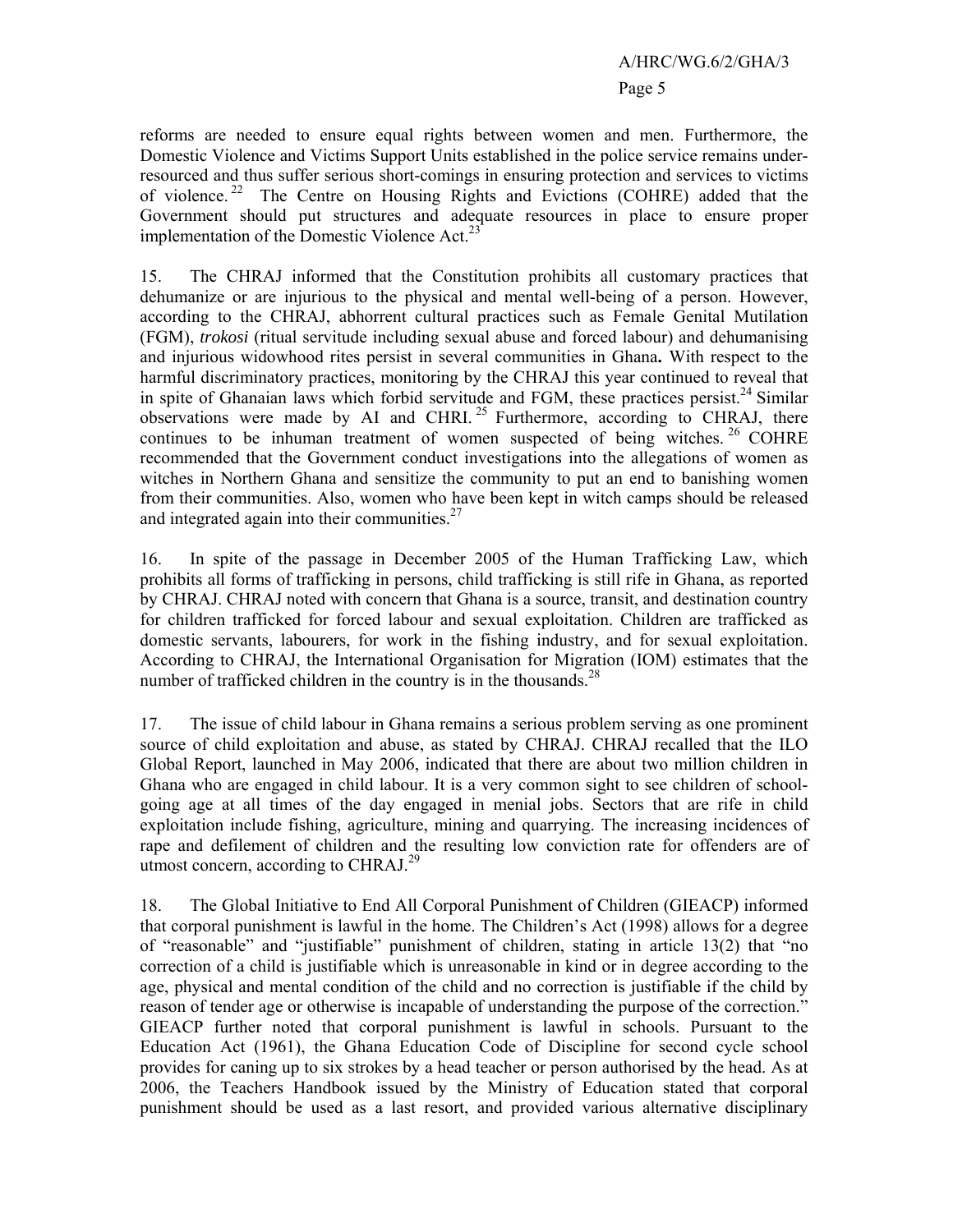measures.30 GIEACP recommended that Ghana introduce legislation as a matter of urgency to prohibit corporal punishment of children in all settings, including in the home.<sup>31</sup>

## **3. Administration of justice and the rule of law**

19. CHRI reported that fair trial guarantees under Article 19 of the Constitution are often flouted by police officers during arrests and detention. According to CHRI, evidence from the Accra Stadium Disaster Report, National Reconciliation Report, the Dansoman and Kotobabi Shooting Report and CHRI's investigations into the Takoradi Polytechnic Student Unrest, Odadao incident in June, Anloga, Jayee students etc. reveal a consistent pattern of police brutality that the Ghana Police Service and the Inspector General of Police have failed to address. Mistreatment of persons in custody constitutes police misconduct under the Police Service Instructions and is subject to punishment - yet in most instances, police personnel found guilty of mistreating civilians have only been dismissed without further repercussion.<sup>32</sup>

20. CHRI informed that the Constitution guarantees a right of access to justice; however, this is hindered by various practical challenges including geographical imbalance in court distribution, which favours areas with higher economic activities, rather than areas with high population density.<sup>33</sup> The CHRAJ added that inordinate delays in court proceedings due to frequent unexplained adjournments and the cost of court processes also hamper access to justice.<sup>34</sup> Corruption by police and court officers is also a problem, according to CHRI. Reported examples include court clerks taking money from litigants in the Judge's name, illegally granting adjournments and colluding with lawyers to falsify court documents, as well as judges over-charging clients for court fees.<sup>35</sup>

21. Access to justice for victims of gender-based crimes is another challenge, as stated by CHRI. *Trokosi* is still practiced in the Volta region and yet not a single person has been convicted of this offence. Sexual offenders remain undeterred in spite of amendments made to the Criminal Code Act in 1998. In most cases, the victims are denied justice simply because they cannot afford to pay for a medical report.<sup>36</sup> Long delays in attending to cases are a significant problem, according to CHRI. It takes an average of two years for a sexual-crime case to be brought to trial, after the investigation stage. Perpetrators continue to be released pursuant to Article 14 (4) of the Constitution which provides that a person who is not tried within a reasonable time must be released without prejudice to the offence in question; in some cases, court delays present therefore a serious risk to the victims.<sup>37</sup> CHRI mentioned that bribery and corruption among police forces and the judiciary are also major impediments for the prosecution of gender crimes.<sup>38</sup> AI indicated that effective and prompt investigations must be carried out into all allegations of domestic violence and FGM, and those responsible must be brought to justice. $39$ 

22. CHRI reported that the cost of initiating court proceedings is another challenge in ensuring access to justice. Many people cannot afford to pay for legal advice or representation. The hourly rate for a senior counsel is USD 300, and for a junior counsel USD 150. Article 294(1) of the Constitution contains provisions that grant the poor legal aid. The Ghana Legal Aid Board provides legal assistance to any person in need of it. A key problem with the legal aid service is the inadequate provision of pro bono lawyers. $40$ 

23. Key priorities identified by CHRI are strengthening of judicial structures to ensure efficient delivery of justice; expansion of legal aid services to rural areas; rehabilitation of police cells; effective implementation of human rights standards by the police service; and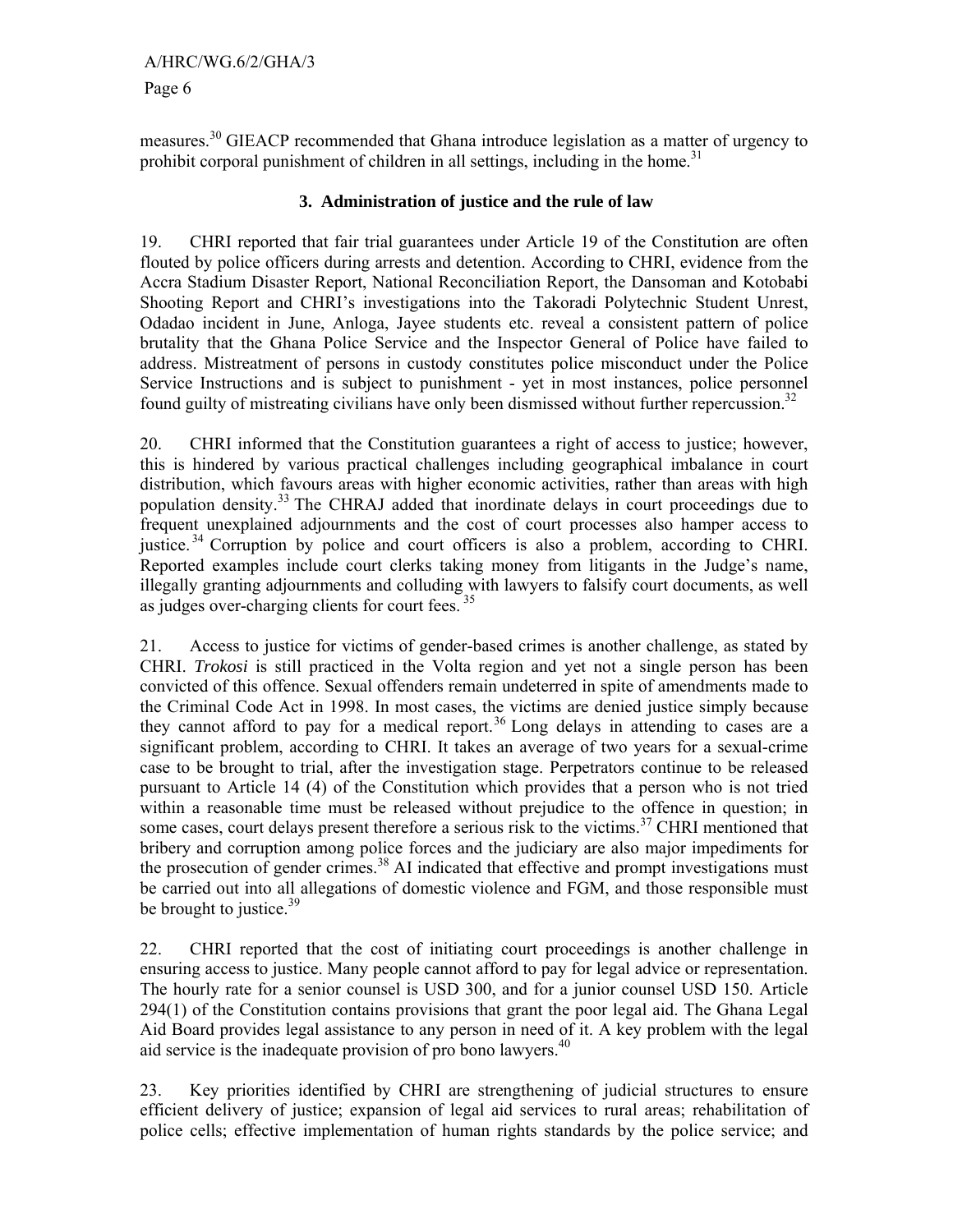increased civic education on human rights standards.<sup>41</sup> The CHRAJ advocated the separation of the position of Attorney-General and Minister of Justice and the appointment of an independent, non partisan public prosecutor. $42$ 

24. AI reported that the National Reconciliation Commission (NRC) was established by the Government in 2002 to address and record human rights violations committed during Ghana's periods of unconstitutional rule since independence in 1957, and to recommend reparations and reforms. The NRC produced a report in July 2005 which concluded that the majority of human rights abuses were attributed to the unconstitutional governments, according to AI. The recommendations included reparation for and rehabilitation of victims, and paid particular attention to rape and other sexual violence against women. The report also recommended reconciliation and institutional reforms such as training on human rights for the police, judges and prison officials. In October 2006 the Government began paying reparations to some 2,000 Ghanaians who had suffered human rights abuses under former governments, but more still needs to be done to address and give full implementation to all the Commission's recommendations.<sup>43</sup> AI urged the Government to take action to ensure the full implementation of the recommendations by the NRC with regard to the serious human rights abuses carried out since 1957 by former Ghanaian Governments.<sup>44</sup>

## **4. Right to privacy**

25. The International Lesbian and Gay Association, ILGA-Europe, Pan Africa ILGA, the International Gay and Lesbian Human Rights Commission and ARC International (ILGA) reported that Ghana maintains criminal sanctions against consensual same-sex activity. Section 104 of the Criminal Code (1960), as amended to 2003, provides: "(1) Whoever has unnatural carnal knowledge (a) of any person of the age of sixteen years or over without his consent shall be guilty of a first degree felony and shall be liable on conviction to imprisonment for a term of not less than five years and not more than twenty-five years; or (b) of any person of sixteen years or over with his consent is guilty of a misdemeanour. (2) Unnatural carnal knowledge is sexual intercourse with a person in an unnatural manner…". <sup>45</sup>

## **5. Freedom of expression, association and peaceful assembly, and right to participate in public and political life**

26. CHRI noted that today the freedom and independence of the media in Ghana is contained in Chapter 12 of the Constitution which, in addition, protects the media from harassment and censorship. The National Media Commission insulates the state-owned media from governmental control. Though State sponsored attacks on the media are non-existent, traces of media intolerance are still visible in attacks by supporters of political parties.<sup>46</sup>

27. Civil society organisations operate alongside national human rights institutions in monitoring State performance in the protection of human rights, as reported by CHRI. Presently, human rights defenders in Ghana experience a relatively favourable environment that allows them to operate freely. There is a considerable understanding that NGOs' contribute towards national policy formulation, but this has been marginalised by limited Government commitment to act on civil society demands and policy recommendations.<sup>47</sup>

28. According to CHRI, the Government-sponsored Draft Trust Bill of 2006 and its accompanying policy guidelines of 2007 have been a potential threat to civil society space. Though these are meant to regulate NGO activity within the framework of trusts, in principle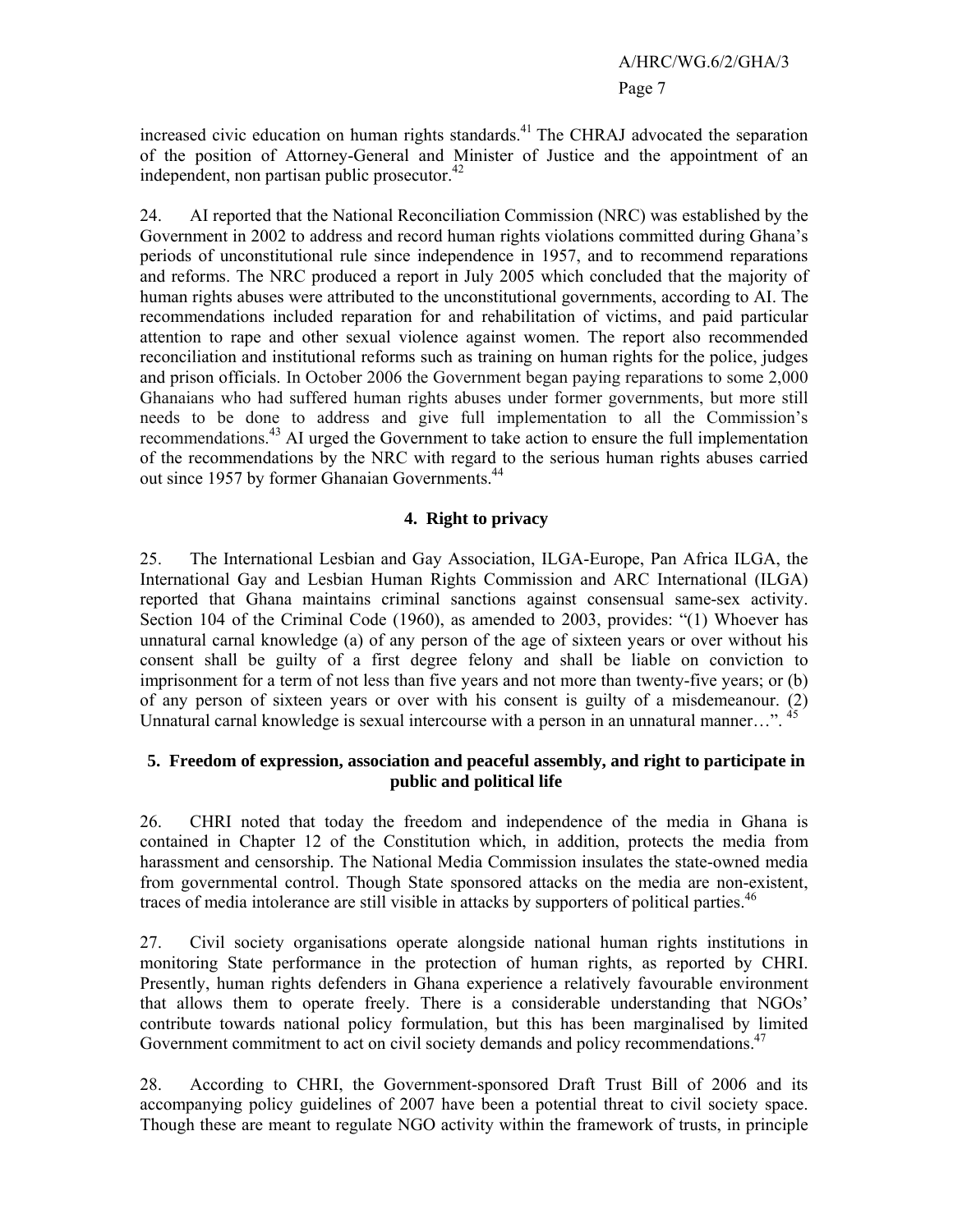they aim to place NGOs under Government control and hence pose a risk to the much-needed independence of civil society. These Regulations provide wide powers to the Minister of Manpower Development and Employment in the approval of projects allowing for excessive Executive interference. The Draft Bill lumps NGOs with trusts and as a result fails to comprehend the diverse nature of NGOs that do not necessarily function as charities acting as sub-units of Government agencies.<sup>48</sup>

## **6. Right to social security and to an adequate standard of living**

29. With respect to the right to health, the CHRAJ informs that in spite of the introduction of the National Health Insurance Scheme (NHIS), the cost of health care is beyond the reach of many people. Some health institutions including government hospitals have been preventing patients, including nursing mothers and their babies, from leaving because of their inability to pay their bills, according to the CHRAJ. Funding for public health institutions has not been adequate. According to CHRAJ, the Psychiatric Hospital at Asylum Down in Accra reported several instances of neglect resulting in poor health care for the patients. Funding from the Government to the hospital has also not been adequate to provide for needed care to inmates.<sup>49</sup>

30. Regarding the issue of abortion, Ipas Ghana (Ipas) noted that section 58 of the Criminal Code of 1960 was amended in 1985 to provide for abortion where the pregnancy is a result of rape, defilement of a "female idiot" or incest, where continuation of the pregnancy would involve risk to the life of the pregnant woman or injury to her physical or mental health, or where there is a substantial risk that when the child is born, it may suffer from or later develop a serious physical abnormality or disease.<sup>50</sup> Unsafe abortion is the highest single contributor to maternal mortality in Ghana, as reported by Ipas. Despite the liberalization of the abortion law in Ghana in 1985, many abortions continue to be induced illegally under unhygienic conditions by providers who are either untrained or inadequately trained to do them. Ghana has a national maternal mortality ratio of 540 maternal deaths per 100,000 live births; abortion-related deaths represent 22 to 30 percent of maternal deaths.<sup>5</sup>

31. Ipas took note that Ghana has made major strides in making safe abortion available, though abortion care is not yet available to all women in Ghana. A significant step was taken in 2003 when the Ghana Health Service (GHS) developed a strategic plan for the provision of comprehensive abortion care services, with a goal of reducing maternal mortality and morbidity due to unsafe abortion.<sup>52</sup> According to Ipas, safe abortion remains inaccessible due to stigma and to lack of knowledge of the law and of the problem of unsafe abortion among law enforcement and health care personnel. Cultural, religious and traditional stigma against abortion is prevalent in Ghana. As Ipas noted, to further reduce ignorance of the law and stigma, the Government needs to undertake advocacy activities targeted at law enforcement and health care personnel. The Government should also take steps to make safe abortion financially accessible to women.<sup>53</sup> The Population Policy of 1994, the Adolescent Reproductive Health Policy of 2000 and the national Safe Motherhood Programme should all be amended to include information on the management of unsafe abortion and on comprehensive abortion care as a means of reducing maternal mortality.<sup>54</sup>

32. CHRI informed that although there are existing laws protecting economic, social and cultural freedom, these rights continue to be perceived as second-category rights and, in practice, less prioritised. A clear example is the right to adequate housing guaranteed under Article 11 (1) of the ICESCR. In Ghana, forced evictions by local Government authorities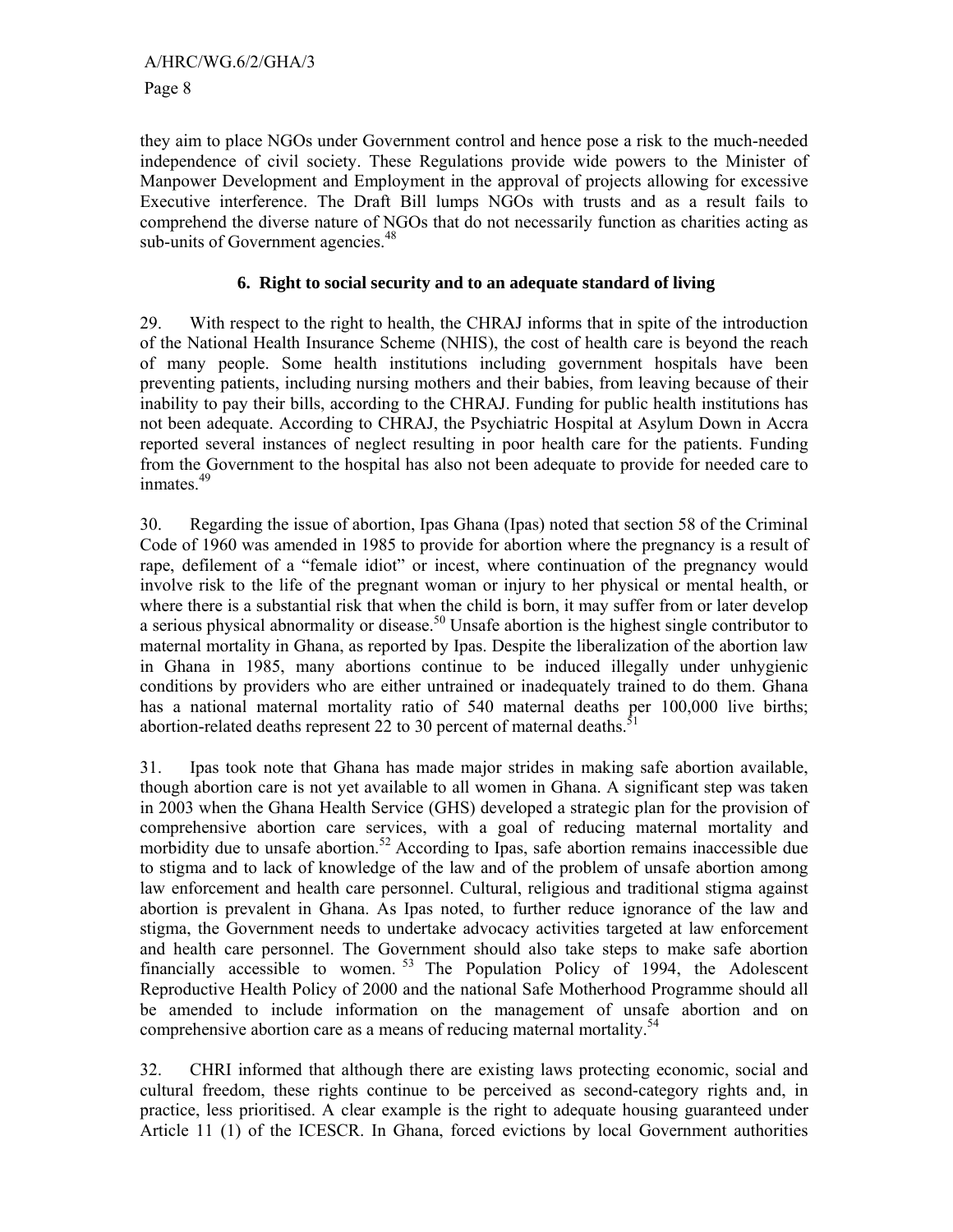have resulted in the displacement of hundreds of Ghanaian citizens without provision for alternative measures and compensation-in clear contradiction of this right, as noted by CHRI. This is further worsened by the absence of a national evictions policy needed to guide such practices.<sup>55</sup>

33. On the same issue, CHRAJ mentioned that even though Ghana has signed and ratified the ICESCR, and the Government committed itself in the Habitat Agenda, a series of forced evictions involving approximately 7000 people was recorded in 2006, according to the CHRAJ.56 AI reported that hundreds of residents from the Dudzorme Island, within the Digya National Park in the Tapa-Abotoase area of Lake Volta, were forcibly evicted in late March and early April 2006. These forced evictions deprived residents, including women and children, of their homes and, in most cases, of their means of earning a living. AI was also deeply concerned about the death of some of the evictees, when a ferry forcibly removing them from the island capsized on 8 April 2006.<sup>57</sup> AI reported that the forced evictions appear to have been carried out without adequate prior consultation, adequate notice and compensation or alternative accommodation. Evictees reported that they were forced out of their houses and onto the boat, and in the process some of them were beaten with sticks.<sup>58</sup> The CHRAJ noted that the Government, while recognizing its responsibility in the said disaster is yet to fully compensate victims and /or provide alternative shelter.<sup>59</sup> AI called on the authorities to immediately cease forced evictions in all areas of Ghana and to ensure, as a matter of urgency, that all evictees are provided with basic shelter and housing as well as access to food, safe drinking water and sanitation, and medical services. Additionally, the Government must establish an independent commission of inquiry into allegations of human rights abuses in the context of the forced evictions from the Dudzorme Island in  $2006$ .<sup>60</sup>

34. Regarding the displacement of farmers, FIAN reported that surface mining is today the major form of extraction of mineral resources in the country. Large areas of the land have been given out for exploration or eventually exploitation. In the Wassa West District, for example, forty percent of the total surface is covered by mining concessions. The resulting scarcity of land and agricultural opportunities leads to serious problems of landlessness and unemployment in mining areas. Surface mining usually requires the displacement of farmers from their land. Depending on the size of the mine, several thousand farmers might be affected.<sup>61</sup>

35. FIAN informed experience over the last decades has shown that compensation provided to farmers for their plantations has been grossly inadequate. In some cases, farms have been destroyed without the consent of the farmer. As a result, affected farmers become impoverished and are unable to send their children to school, pay medical bills and to invest in a new farm. In addition, mining activities often involve the destruction of forests which provide families with food or fire wood. This poses a severe threat to their right to food, health and education. In 2006, a revised Minerals and Mining Act entered into force, including stronger provisions on compensation. Section 74 of the Minerals and Mining Act of 2006 provides for compensation principles which should form the basis of compensation payment that takes into account the loss of earnings for the farmer, the life expectancy of the crop, destruction of the surface of the land etc. However, as FIAN noted, what is lacking so far is a regulation passed by Parliament which would give clarity to the precise nature of the compensation principles as provided for in Section 74. A Technical Committee has drafted the regulation, which is yet to be subjected to stakeholder discussions before being presented to Parliament.<sup>62</sup> FIAN urged the Government to ensure that farmers receive adequate compensation and access to alternative farm land according to Section 74 of the Minerals and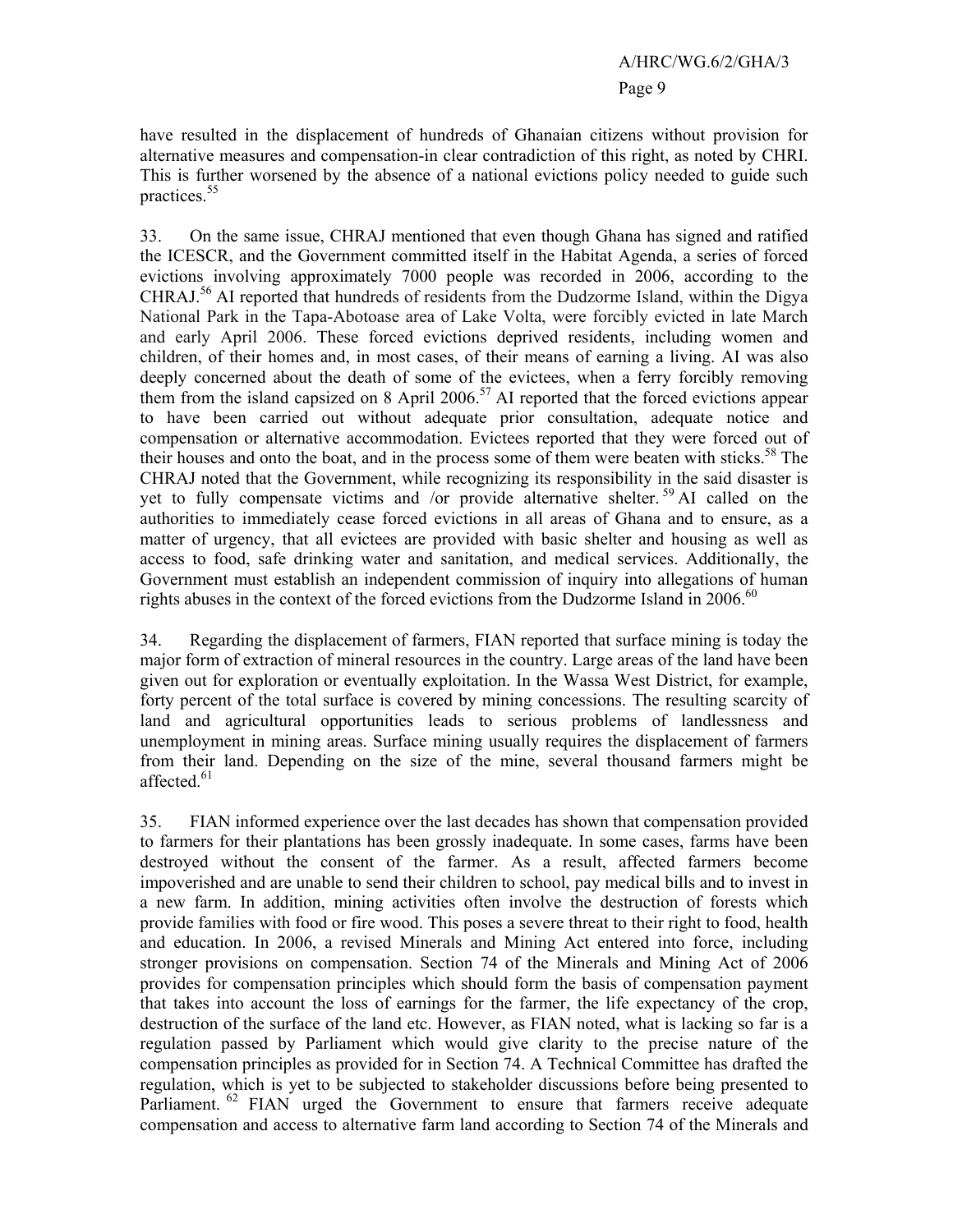Mining Act; the Government should ensure that Parliament develops the supporting Regulation on Compensation Principles provided in the Act as a matter of urgency.<sup>63</sup>

36. FIAN reported that in Ghana, an estimated 300,000 men, women and children are engaged in artisanal activities in gold, diamond, sand and salt mining. Artisanal mining (galamsey) is a poverty-driven activity which is taken up in the absence of other employment opportunities. Galamsey use mercury to extract the gold from the ore, thereby posing a major threat to their health and to the environment. Many galamsey experience difficulties in legalising their activities, which exposes them to the threat of being harrassed by police and military, according to FIAN. It is important to decriminalise Galamsey and then target the operators for education and research to reduce the environmental degradation and problems associated with the use of mercury.<sup>64</sup>

37. According to FIAN, communities living in the vicinity of mining projects face major problems in accessing safe drinking water. The diversion of rivers, the building of dams and the lower level of ground water as a result of large-scale mining activities threatens the physical access to water. Contamination of rivers and groundwater with heavy metals is a major health threat. Several communities have been exposed to cyanide spills. The Environmental Protection Agency (EPA) is grossly understaffed to afford adequate protection to the communities.<sup>65</sup> FIAN recommended that the Government strengthen the mandate and the capacity of the EPA so that it can effectively prevent the contamination and destruction of water sources.<sup>66</sup>

38. With respect to the right to housing, FIAN noted that the Rent Act 1963, the law regulating affairs between landlords and tenants, is currently ineffective. Although the Act is currently under review, the review lacks adequate involvement of the poor and the marginalized. FIAN mentioned that a National Housing Policy has been initiated by Government ministries, the private sector and non-governmental organizations to address failures in past housing policies.<sup>67</sup> COHRE informed that the lack of explicit provision in the Constitution to protect the right to housing, coupled with failures in the laws and policies governing housing in Ghana has had a tremendous negative effect on Ghanaians; typical key issues include the high costs of rent despite low incomes; shortage in housing stock; lack of enforcement of the Rent Act and other acts and omissions detrimental to poor renters; urbanization and the growth of informal settlements; forced evictions; and discrimination against women with regard to the right to adequate housing.<sup>68</sup> According to COHRE, the Government should ensure that an eviction policy is designed and implemented to protect slum dwellers on their right to housing and to provide guidelines for local authorities to follow where evictions may be unavoidable.<sup>69</sup> COHRE further recommended that the Government afford communities in slums and informal settlements with affordable and adequate housing. Also, it should provide infrastructure including but not necessarily limited to roads, health facilities, proper sewerage pipes, piped water and public toilets.<sup>70</sup>

39. While women in Ghana represent a large part of the workforce, they are still unable to secure land and housing due to economic and gender-based inequalities, as reported by COHRE. Women make up roughly 85 percent of the wholesale and retail trading industries and about two-thirds of manufacturing in the informal sector but do not make sufficient income to pay increasing rent costs and advanced rent payments required by landlords. Without affordable options, women are often forced into inadequate living situations, often in slums and without access to water and proper sanitation facilities.<sup>71</sup> COHRE urged the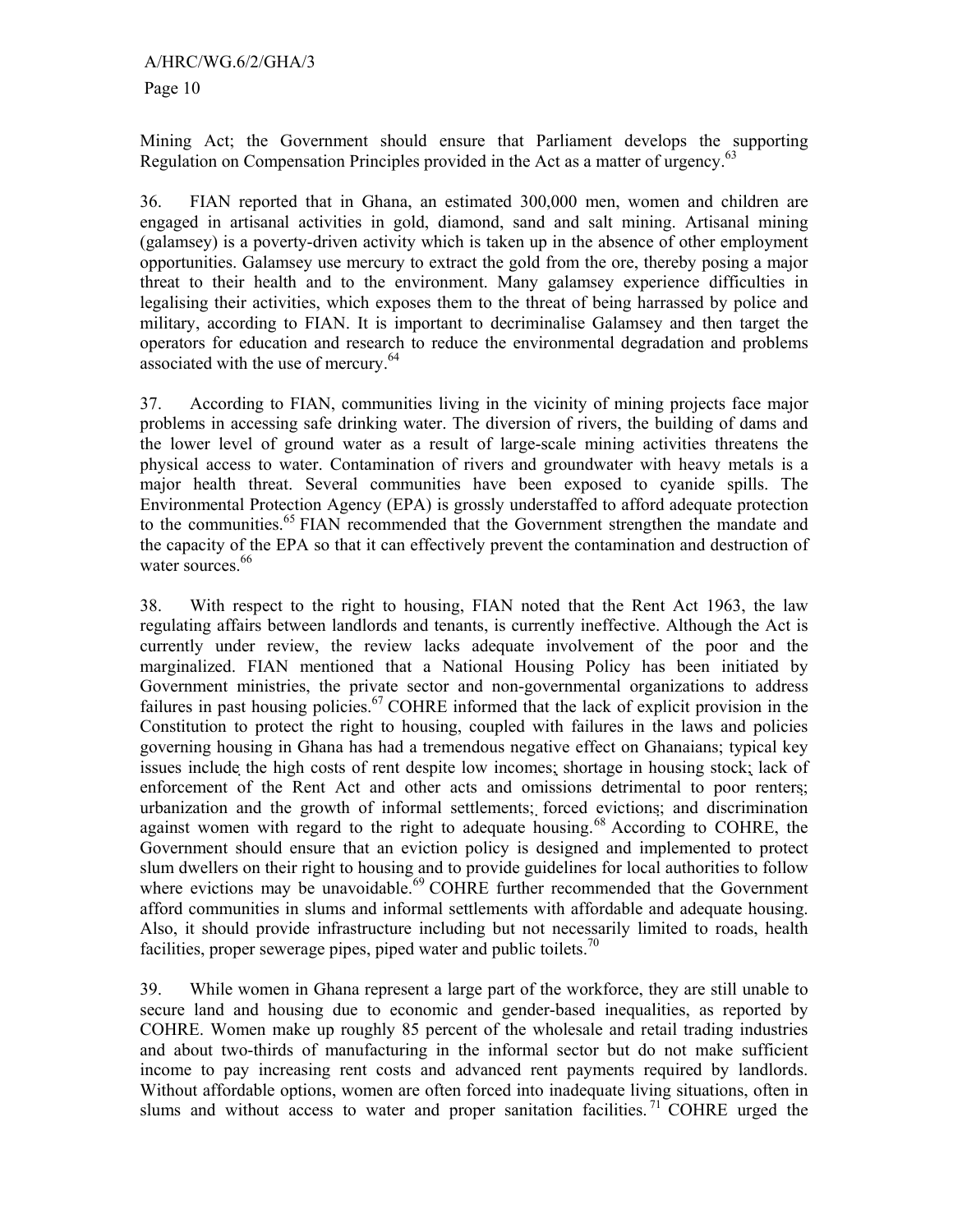Government to utilize a gender perspective and rights-based approach in every possible stage of the implementation of the Rent Act and other policies.<sup>72</sup>

## **7. Right to education**

40. The CHRAJ reported that the constitutional guarantee for basic education in Ghana has not yet been realized in its totality. The Government's introduction of the Capitation Grant scheme in the 2005/2006 academic year does not cover all the costs of education at the basic level. There are many children of school going age who do not attend school either as a result of unavailability of schools within easy reach, or as a result of parents' inability to bear the extra cost. It is estimated that about 1.357 million children in Ghana were not in school as at December 2006. Meanwhile allegations are rife about the mismanagement, corruption and conflict of interest within the entity managing the school feeding program.<sup>73</sup> The CHRAJ recommended that the Government urgently extend the school feeding program to cover every Ghanaian child and conduct an inquiry into the alleged mismanagement plaguing the program.<sup>74</sup>

## **III. ACHIEVEMENTS, BEST PRACTICES, CHALLENGES AND CONSTRAINTS**

41. AI welcomed steps taken by the Government, including the passing of the Domestic Violence Act and the financial reparations being paid for human rights abuses under former Governments. However, key challenges remain that the Government must address to uphold its human rights obligations and commitments, including as a member of the Human Rights Council. $^{75}$ 

42. According to the CHRAJ, there is no doubt that there has been a distinct improvement in the promotion and protection of human rights in Ghana and that there has been a positive increase in space for discourse regarding human rights and much greater tolerance for especially freedom of expression. However, the CHRAJ and other partners have called on the Government to translate their declared good intentions and commitment to human rights and the rule of law to action, as reported by the CHRAJ. For example, the CHRAJ and CSOs have time and again called on the Government to seriously address the major challenges that stand against the fight against corruption and the promotion of integrity within the public sector.<sup>76</sup>

## **IV. KEY NATIONAL PRIORITIES, INITIATIVES AND COMMITMENTS**

N/A

## **V. CAPACITY-BUILDING AND TECHNICAL ASSISTANCE**

---

N/A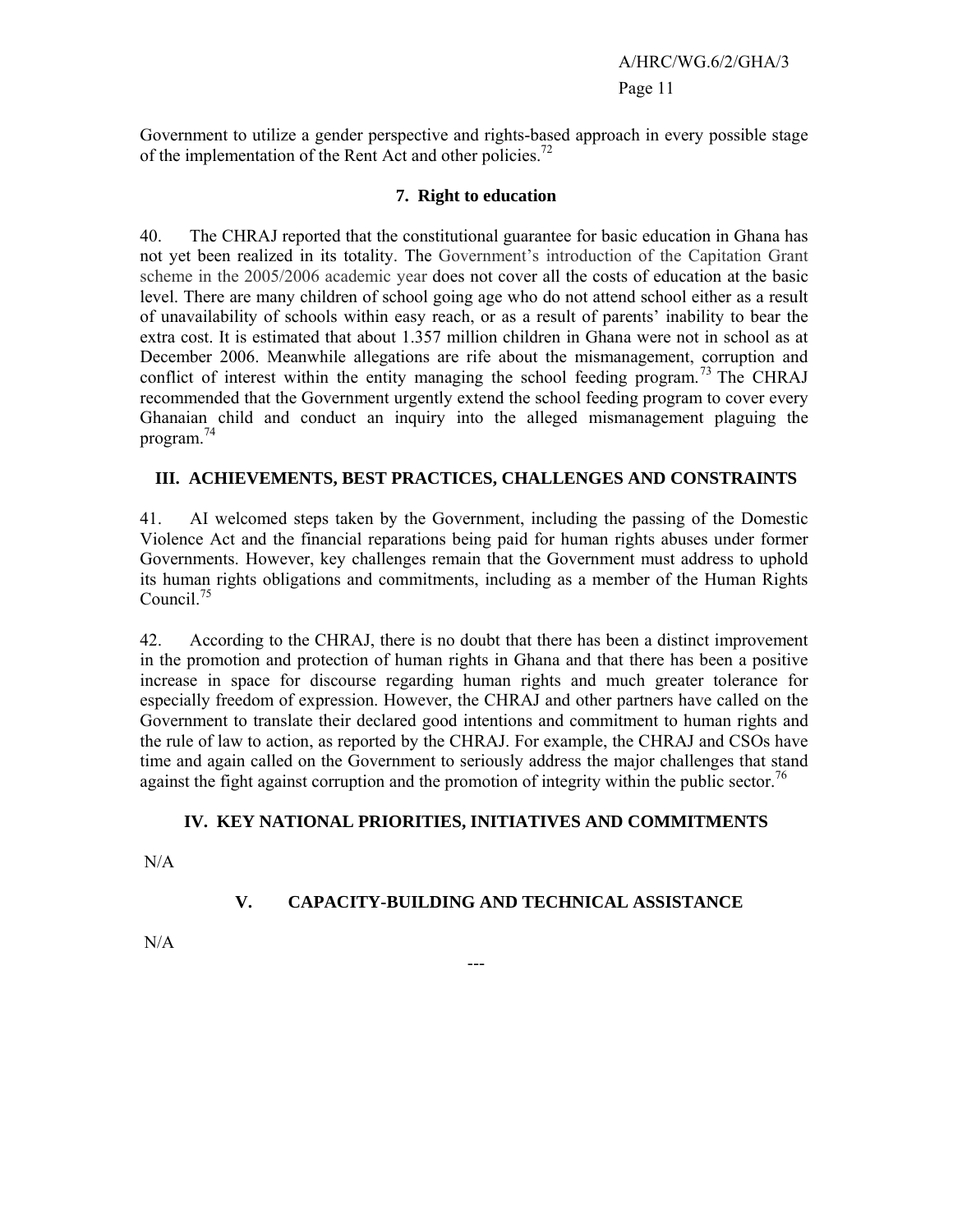### A/HRC/WG.6/2/GHA/3

#### Page 12

#### *Notes*

 $\overline{a}$ 

<sup>1</sup> The stakeholders listed below have contributed information for this summary; the full texts of all original submissions are available at: www.ohchr.org. (One asterisk denotes a non-governmental organization in consultative status with the Economic and Social Council. Two asterisks denote a national human rights institution with "A" status.)

*Civil Society* 

| AI                         | Amnesty International, London, United Kingdom, UPR submission, February 2008*                                                                                                                                    |
|----------------------------|------------------------------------------------------------------------------------------------------------------------------------------------------------------------------------------------------------------|
| <b>CHRI</b>                | Commonwealth Human Rights Initiative, New Delhi, India / Accra, Ghana, UPR<br>submission, February 2008*                                                                                                         |
| <b>COHRE</b>               | Centre on Housing Rights and Evictions, Geneva, Switzerland, UPR submission,<br>February 2008*                                                                                                                   |
| <b>FIAN</b>                | Food First Information & Action Network International*, FIAN Ghana, Wassa<br>Association of Communities affected by Mining, Heidelberg, Germany, joint UPR<br>submission, February 2008                          |
| <b>GIEACP</b>              | Global Initiative to End All of Corporal Punishment of Children, London, United<br>Kingdom, UPR submission, February 2008                                                                                        |
| <b>ILGA</b>                | International Lesbian and Gay Association, ILGA-Europe*, Pan Africa ILGA,<br>International Gay and Lesbian Human Rights Commission, ARC International,<br>Brussels, Belgium, joint UPR submission, February 2008 |
| Ipas                       | Ipas Ghana, Accra, Ghana, UPR submission, February 2008*                                                                                                                                                         |
| WiLDAF                     | Women in Law and Development in Africa, Accra, Ghana, UPR submission,<br>February 2008*                                                                                                                          |
| l Human Rights Institution |                                                                                                                                                                                                                  |

*National Human Rights Institution* 

CHRAJ Commission on Human Rights and Administrative Justice, Accra, Ghana, UPR

<sup>2</sup> Commission on Human Rights and Administrative Justice, Accra, Ghana, UPR submission, February 2008, p.4.

-----

submission, February 2008\*\*

<sup>3</sup> Commission on Human Rights and Administrative Justice, Accra, Ghana, UPR submission, February 2008, p.5. 4 Commonwealth Human Rights Initiative, New Delhi, India / Accra, Ghana, UPR submission, February 2008, p.1. See also Commission on Human Rights and Administrative Justice, Accra, Ghana, UPR submission,

February 2008, p.3.

<sup>5</sup> Commission on Human Rights and Administrative Justice, Accra, Ghana, UPR submission, February 2008, p.5. 6 Food First Information & Action Network International, FIAN Ghana, Wassa Association of Communities affected by Mining, Heidelberg, Germany, joint UPR submission, February 2008, p.3.

<sup>7</sup> Commission on Human Rights and Administrative Justice, Accra, Ghana, UPR submission, February 2008, p.1.

<sup>8</sup> Commission on Human Rights and Administrative Justice, Accra, Ghana, UPR submission, February 2008, p.4.

9 Commonwealth Human Rights Initiative, New Delhi, India / Accra, Ghana, UPR submission, February 2008, p.2.

<sup>10</sup> Women in Law and Development in Africa, Accra, Ghana, UPR submission, February 2008, p.3.<br><sup>11</sup> Commission on Human Rights and Administrative Justice, Accra, Ghana, UPR submission, February 2008,

p.2.

<sup>12</sup> Women in Law and Development in Africa, Accra, Ghana, UPR submission, February 2008, p.3.<br><sup>13</sup> Women in Law and Development in Africa, Accra, Ghana, UPR submission, February 2008, p.3-4.<br><sup>14</sup> Women in Law and Develop

Commonwealth Human Rights Initiative, New Delhi, India / Accra, Ghana, UPR submission, February 2008, p.5.<br><sup>16</sup> Amnesty International, London, United Kingdom, UPR submission, February 2008, p.1.

<sup>17</sup> Amnesty International, London, United Kingdom, UPR submission, February 2008, p.3-4.

<sup>18</sup> Commission on Human Rights and Administrative Justice, Accra, Ghana, UPR submission, February 2008,

p.4.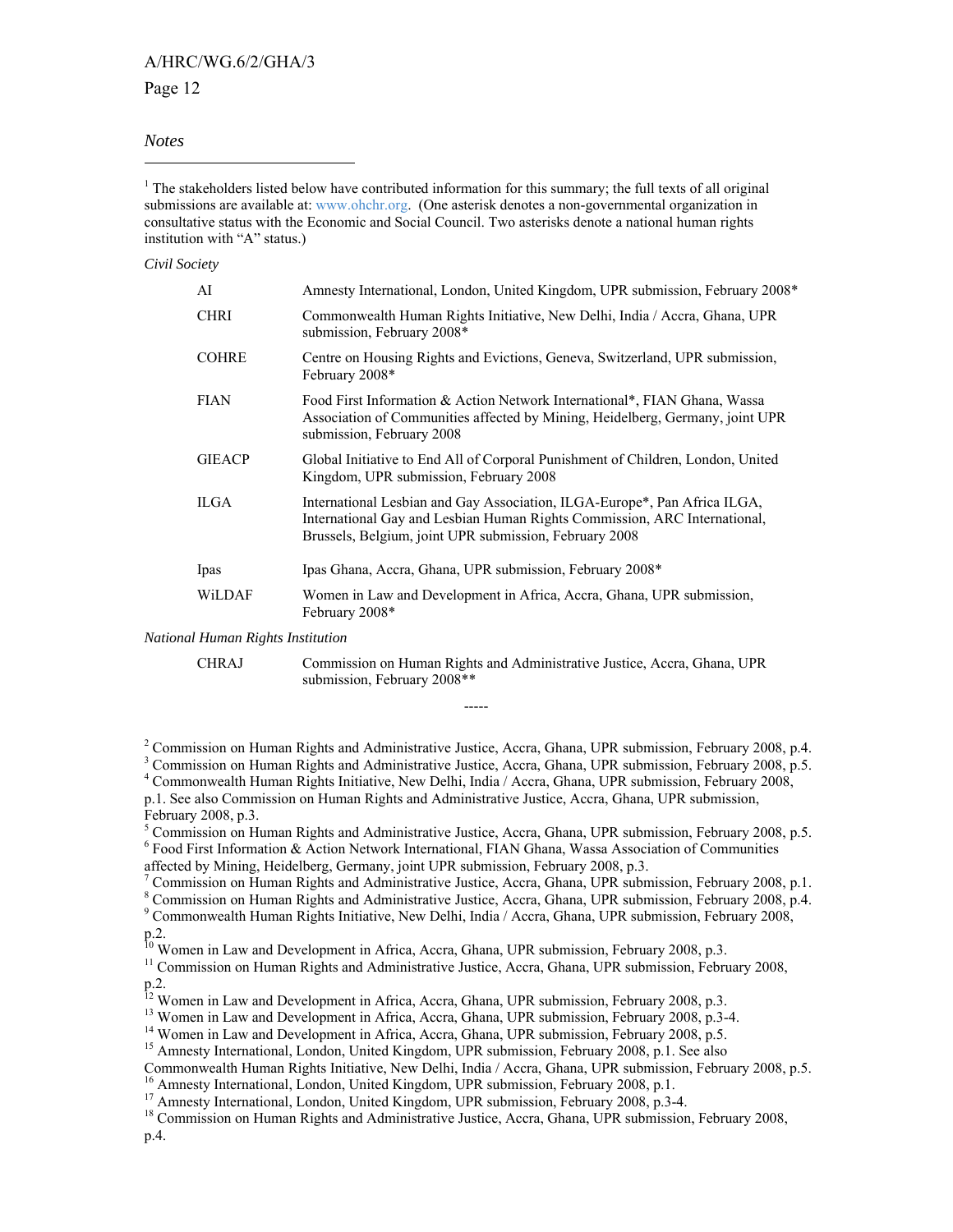<sup>20</sup> Food First Information & Action Network International, FIAN Ghana, Wassa Association of Communities affected by Mining, Heidelberg, Germany, joint UPR submission, February 2008, p.3.

<sup>21</sup> Food First Information & Action Network International, FIAN Ghana, Wassa Association of Communities affected by Mining, Heidelberg, Germany, joint UPR submission, February 2008, p.1-2.

<sup>22</sup> Amnesty International, London, United Kingdom, UPR submission, February 2008, p.2-3.<br><sup>23</sup> Centre on Housing Rights and Evictions, Geneva, Switzerland, UPR submission, February 2008, p.19.

<sup>24</sup> Commission on Human Rights and Administrative Justice, Accra, Ghana, UPR submission, February 2008, p.2.

<sup>25</sup> Amnesty International, London, United Kingdom, UPR submission, February 2008, p.3-4; Commonwealth Human Rights Initiative, New Delhi, India / Accra, Ghana, UPR submission, February 2008, p.1-2.<br><sup>26</sup> Commission on Human Rights and Administrative Justice, Accra, Ghana, UPR submission, February 2008,

p.2.<br><sup>27</sup> Centre on Housing Rights and Evictions, Geneva, Switzerland, UPR submission, February 2008, p.19.

<sup>28</sup> Commission on Human Rights and Administrative Justice, Accra, Ghana, UPR submission, February 2008, p.3.

<sup>29</sup> Commission on Human Rights and Administrative Justice, Accra, Ghana, UPR submission, February 2008, p.3.

<sup>30</sup> Global Initiative to End All of Corporal Punishment of Children, London, United Kingdom, UPR submission, February 2008, p.2.

<sup>31</sup> Global Initiative to End All of Corporal Punishment of Children, London, United Kingdom, UPR submission, February 2008, p.1.

<sup>32</sup> Commonwealth Human Rights Initiative, New Delhi, India / Accra, Ghana, UPR submission, February 2008, p.3.

<sup>33</sup> Commonwealth Human Rights Initiative, New Delhi, India / Accra, Ghana, UPR submission, February 2008, p.3. See also Commission on Human Rights and Administrative Justice, Accra, Ghana, UPR submission, February 2008, p.4.

<sup>34</sup> Commission on Human Rights and Administrative Justice, Accra, Ghana, UPR submission, February 2008, p.4.

<sup>35</sup> Commonwealth Human Rights Initiative, New Delhi, India / Accra, Ghana, UPR submission, February 2008, p.4.

<sup>36</sup> Commonwealth Human Rights Initiative, New Delhi, India / Accra, Ghana, UPR submission, February 2008,  $p.4.$ <sub>37</sub>

37 Commonwealth Human Rights Initiative, New Delhi, India / Accra, Ghana, UPR submission, February 2008, p.3-4.

<sup>38</sup> Commonwealth Human Rights Initiative, New Delhi, India / Accra, Ghana, UPR submission, February 2008,  $p_{0}^{4}$ .

Amnesty International, London, United Kingdom, UPR submission, February 2008, p.4.

40 Commonwealth Human Rights Initiative, New Delhi, India / Accra, Ghana, UPR submission, February 2008, p.4.

<sup>41</sup> Commonwealth Human Rights Initiative, New Delhi, India / Accra, Ghana, UPR submission, February 2008, p.5.

 $42$  Commission on Human Rights and Administrative Justice, Accra, Ghana, UPR submission, February 2008, p.5.

<sup>43</sup> Amnesty International, London, United Kingdom, UPR submission, February 2008, p.2.

44 Amnesty International, London, United Kingdom, UPR submission, February 2008, p.4.

45 International Lesbian and Gay Association, Brussels, Belgium, joint UPR submission, February 2008, p.1.

46 Commonwealth Human Rights Initiative, New Delhi, India / Accra, Ghana, UPR submission, February 2008, p.2-3.

 $^{47}$  Commonwealth Human Rights Initiative, New Delhi, India / Accra, Ghana, UPR submission, February 2008, p.2.

<sup>48</sup> Commonwealth Human Rights Initiative, New Delhi, India / Accra, Ghana, UPR submission, February 2008, p.2.

<sup>49</sup> Commission on Human Rights and Administrative Justice, Accra, Ghana, UPR submission, February 2008, p.1.

<sup>50</sup> Ipas Ghana, Accra, Ghana, UPR submission, February 2008, p.2.

<sup>51</sup> Ipas Ghana, Accra, Ghana, UPR submission, February 2008, p.3.

<sup>52</sup> Ipas Ghana, Accra, Ghana, UPR submission, February 2008, p.3.

<sup>&</sup>lt;sup>19</sup> Commission on Human Rights and Administrative Justice, Accra, Ghana, UPR submission, February 2008, p.2-3.